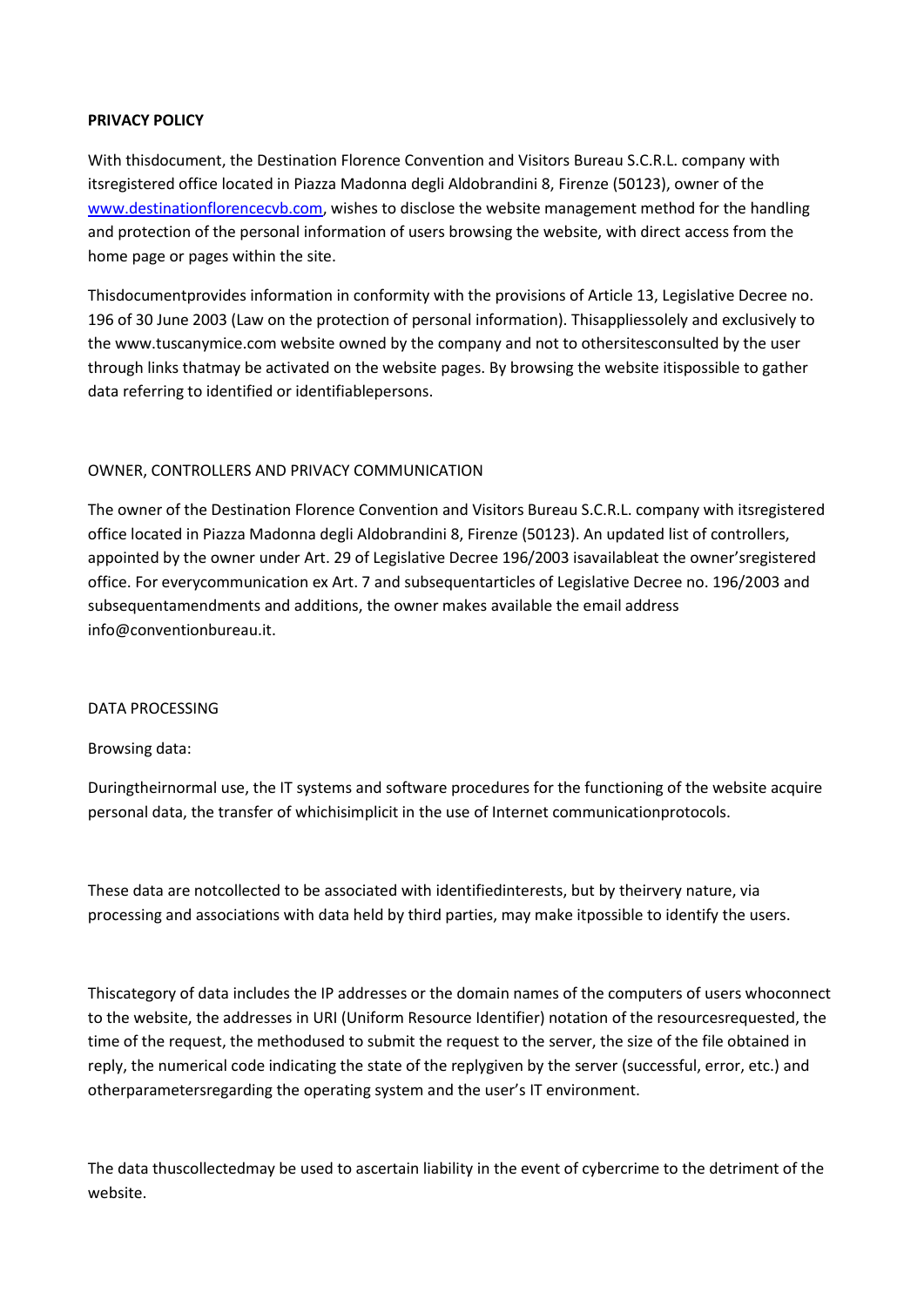## Data provideddirectly by the user:

The optional, explicit and voluntarysubmission of data, asrequested by varioussections of the above website, isused to follow up the user'srequests (a merely indicative and non-exhaustiveexampleiswhen information or clarificationisrequested by writing to the email addresses on the website on the homepage or inner pages or when curriculum vitae are sentspontaneously for the purpose of applyingas a candidate, or whendirect calls are made or faxessent to the numbers in the "contacts" section). In particular with regard to data entered by companies and professionals on the pages dedicated to the registrationnecessary for requests and applicationsascandidates for training.

On the website indicatedabovespecific information isprovided for particular services requested by the user.

## PROVISION OF DATA

Browsing data are processedasnecessary to follow IT and telematicprotocols; submission of personal data by users is free and optional.

## PROCESSING METHODS

The data collected via the above website are processedusing IT and telematicprocedures. Technical data are stored by the company server, whichisassuredall the security measuresrequired by Legislative Decree 196/2003 and appendices.

## **COOKIES**

The owneruses cookies asindicated in detail in the cookies disclosuresection on the company website.

## RIGHTS OF THE PARTY CONCERNED

The party concernedmayasserttheirrightsasexpressed in Art. 7, 8, 9 and 10 of Legislative Decree no. 196 of 30 June 2003, by contacting the data controller. In particularaccording to Art. 7, the party concernedmayobtainconfirmation of the existence of personal data concerningthem, evenifnotyetregistered, and theircommunication in an intelligibleform. The party concernedhas the right to obtain information concerning: a) the origin of the personal data; b) the purpose and methods of processing; c) the logicapplied in the case of processing usingelectronicmeans; d) the identificationdetails of the owner, the controllers and appointedrepresentativepursuant to Art. 5, para 2; e) the subjects or category of subjects to whom the personal data may be communicated or thatmayreceive knowledge of them, as the appointedrepresentative in the State territory, as data processors. The party concernedhas the right to obtain: a) the updating, rectification or ifinterested, completion of the data; b) the cancellation, transformationinto an anonymousform or blocking of the data processed in violation of the law, includingthose for which storage isnotnecessary in relation to the purpose for which the data havebeencollected or subsequentlyprocessed; c) the attestationthat the operations under letters a) and b) havebeenbrought to the attentionalsoasregardstheircontent, of those to whom the data